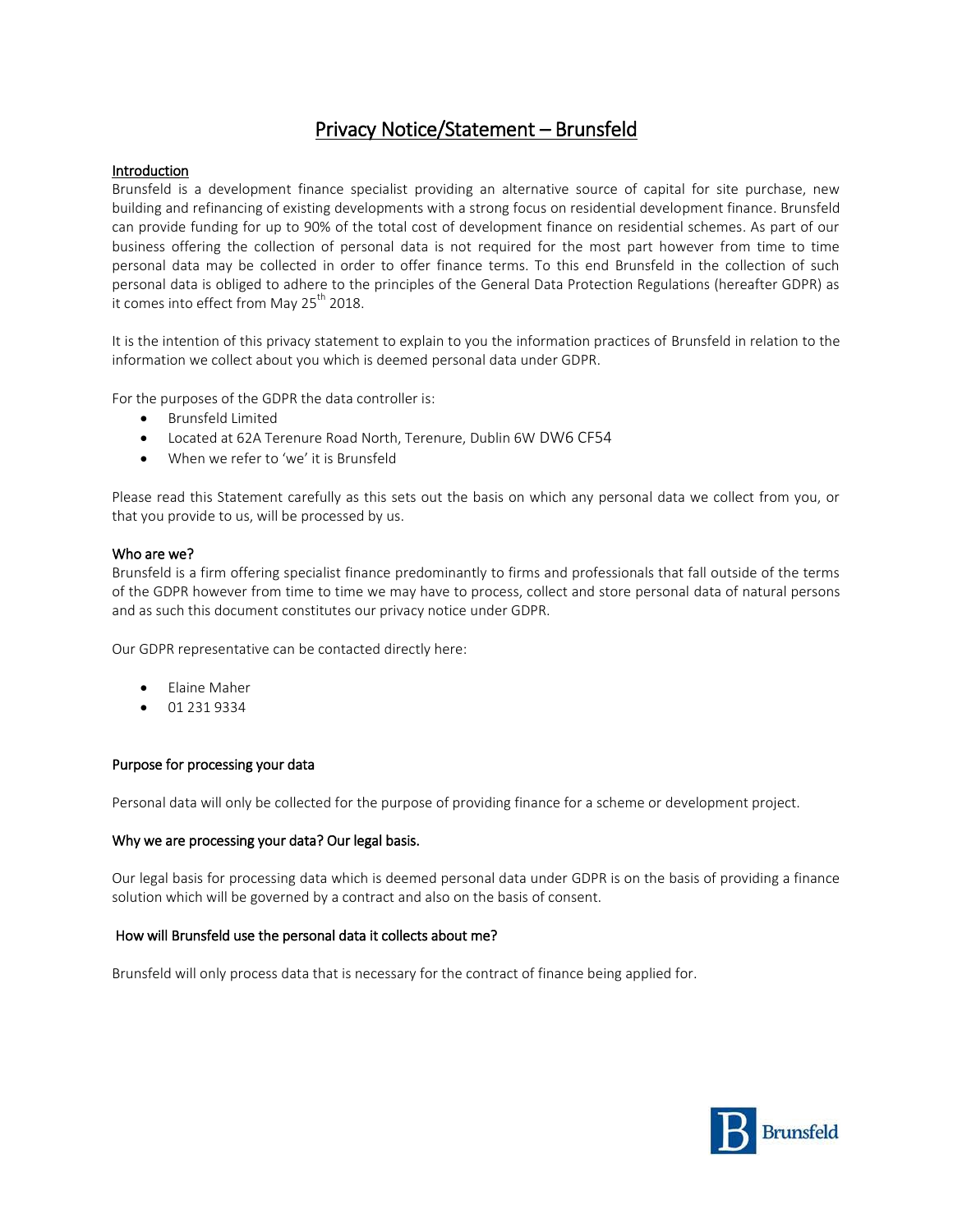## Who are we sharing your data with?

## Brunsfeld

We may pass your personal data on to third-party service providers contracted to Brunsfeld in the course of dealing with you. Any third parties that we may share your data with are obliged to keep your details securely, and to use them only to fulfill the service they provide on your behalf. When they no longer need your data to fulfil this service, they will dispose of the details in line with Brunsfeld procedures. In certain cases where you the client appoint a third party to act on your behalf we will share data with them on your written request to do so.

If we wish to pass your sensitive personal data onto a third party we will only do so once we have obtained your explicit consent, unless we are legally required to do otherwise.

We have issued all our third party processors with a Data Processor checklist asking them GDPR specific questions

If we transfer personal data to a third party or outside the EU we as the data controller will ensure the recipient (processor or another controller) has provided the appropriate safeguards and on condition that enforceable data subject rights and effective legal remedies for you the data subject are available.

# Data Subjects Rights:

Brunsfeld facilitates you, our clients, rights in line with our data protection policy and the subject access request procedure. This is available on request. For any GDPR related queries please contact our appointed representative Elaine Maher.

# Your rights as a data subject

At any point while we are in possession of or processing your personal data, you, the data subject, have the following rights:

- Right of access you have the right to request a copy of the information that we hold about you.
- Right of rectification you have a right to correct data that we hold about you that is inaccurate or incomplete.
- **Right to be forgotten** in certain circumstances you can ask for the data we hold about you to be erased from our records.
- Right to restriction of processing where certain conditions apply to have a right to restrict the processing.
- Right of portability you have the right to have the data we hold about you transferred to another organisation.
- **Right to object** you have the right to object to certain types of processing such as direct marketing.
- **Right to object to automated processing, including profiling** you also have the right to be subject to the legal effects of automated processing or profiling.
- Right to judicial review: in the event that Brunsfeld refuses your request under rights of access, we will provide you with a reason as to why.

All of the above requests will be forwarded on should there be a third party involved as we have indicated in the processing of your personal data.